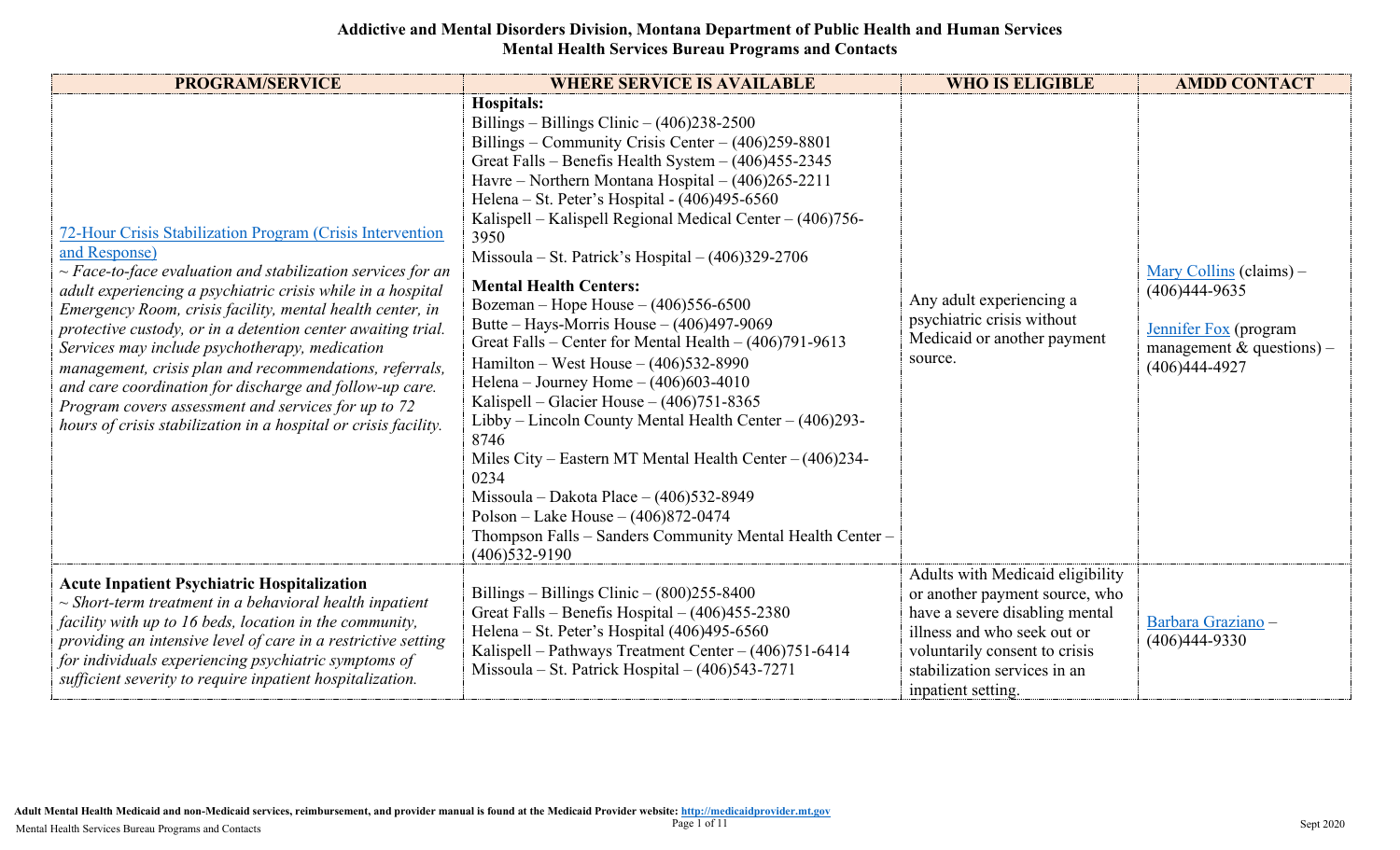| <b>PROGRAM/SERVICE</b>                                                                                                                                                                                                                                                                                                                                                                                                                                                                                                                              | <b>WHERE SERVICE IS AVAILABLE</b>                                                                                                                                                                                                                           | <b>WHO IS ELIGIBLE</b>                                                                                                                                                                                                                                                                                                                   | <b>AMDD CONTACT</b>                                           |
|-----------------------------------------------------------------------------------------------------------------------------------------------------------------------------------------------------------------------------------------------------------------------------------------------------------------------------------------------------------------------------------------------------------------------------------------------------------------------------------------------------------------------------------------------------|-------------------------------------------------------------------------------------------------------------------------------------------------------------------------------------------------------------------------------------------------------------|------------------------------------------------------------------------------------------------------------------------------------------------------------------------------------------------------------------------------------------------------------------------------------------------------------------------------------------|---------------------------------------------------------------|
| <b>Actual Partial Hospitalization</b><br>$\sim$ Therapeutically intensive services primarily for<br>individuals being discharged from inpatient psychiatric<br>treatment to a residence located within 15 minutes of a<br>hospital's inpatient psychiatric unit. Services may include<br>individual, family and group psychotherapy day, evening,<br>nights and weekends to stabilize patients sufficiently to<br>allow discharge to a less intensive level of care at the<br>earliest appropriate opportunity.                                     | Billings – Billings Clinic – $(800)255-8400$<br>Great Falls - Benefis Hospital - (406)455-2380<br>Helena - St. Peter's Hospital (406)495-6560<br>Kalispell - Pathways Treatment Center - (406)751-6414<br>Missoula – St. Patrick Hospital – $(406)543-7271$ | A Medicaid-eligible adult who<br>has severe disabling mental<br>illness, is usually being<br>discharged from inpatient<br>psychiatric treatment, is located<br>within 15 minutes of the hospital<br>providing these services, and<br>who cannot be safely treated in a<br>less restrictive level of care.                                | Barbara Graziano -<br>$(406)444-9330$                         |
| <b>Acute Inpatient Substance Use Treatment</b><br>$\sim$ Intensive, state-operated inpatient treatment for the<br>disease of addiction, including withdrawal management<br>for substance use disorders and treatment for co-occurring<br>mental health disease.                                                                                                                                                                                                                                                                                     | Montana Chemical Dependency Center (MCDC)<br><b>Butte</b>                                                                                                                                                                                                   | Any adult in Montana who<br>meets admission criteria                                                                                                                                                                                                                                                                                     | <b>Shannon LaTray</b><br>(Administrator)<br>$(406)496 - 5400$ |
| <b>Adult Foster Care Homes</b><br>$\sim$ Private family homes for up to four residents per home,<br>endorsed through a licensed mental health center, whose<br>staff of mental health professionals provide housing,<br>socialization, light personal care assistance with meals,<br>bathing, grooming, medication management, and general<br>supervision while maximizing the residents' ability to<br>function at the highest level of independence possible.                                                                                     | Mental Health Center locations throughout the state of<br>Montana                                                                                                                                                                                           | A Medicaid-eligible adult who<br>has a severe disabling mental<br>illness, is medically stable, is not<br>an immediate danger to self or<br>others, is able to follow foster<br>home rules, and who requires<br>ongoing residential structure and<br>supportive living services in<br>order to live in the community.                    | Barbara Graziano -<br>$(406)444-9330$                         |
| <b>Adult Mental Health Group Homes</b><br>$\sim$ Residential treatment setting, endorsed through a<br>licensed mental health center that is staffed at least $8$<br>hours per day, provides emergency mental health care<br>24/7 through the MHC, and offers supervision, treatment,<br>socialization, and assistance with activities of daily living<br>while maximizing the residents' ability to function at the<br>highest level of independence possible. Some group homes<br>are designated for special populations (ICBR or GBMI,<br>below). | Mental Health Center locations throughout the state of<br>Montana                                                                                                                                                                                           | A Medicaid-eligible adult who<br>has a severe disabling mental<br>illness, is medically stable, not<br>an immediate danger to self or<br>others, able to follow house<br>rules, and who requires a<br>transitional residential level of<br>care or ongoing residential<br>structure or supervision in order<br>to live in the community. | Barbara Graziano -<br>$(406)444-9330$                         |

**Adult Mental Health Medicaid and non-Medicaid services, reimbursement, and provider manual is found at the Medicaid Provider website[: http://medicaidprovider.mt.gov](http://medicaidprovider.mt.gov/)<br>Mental Health Services Bureau Programs and Contacts**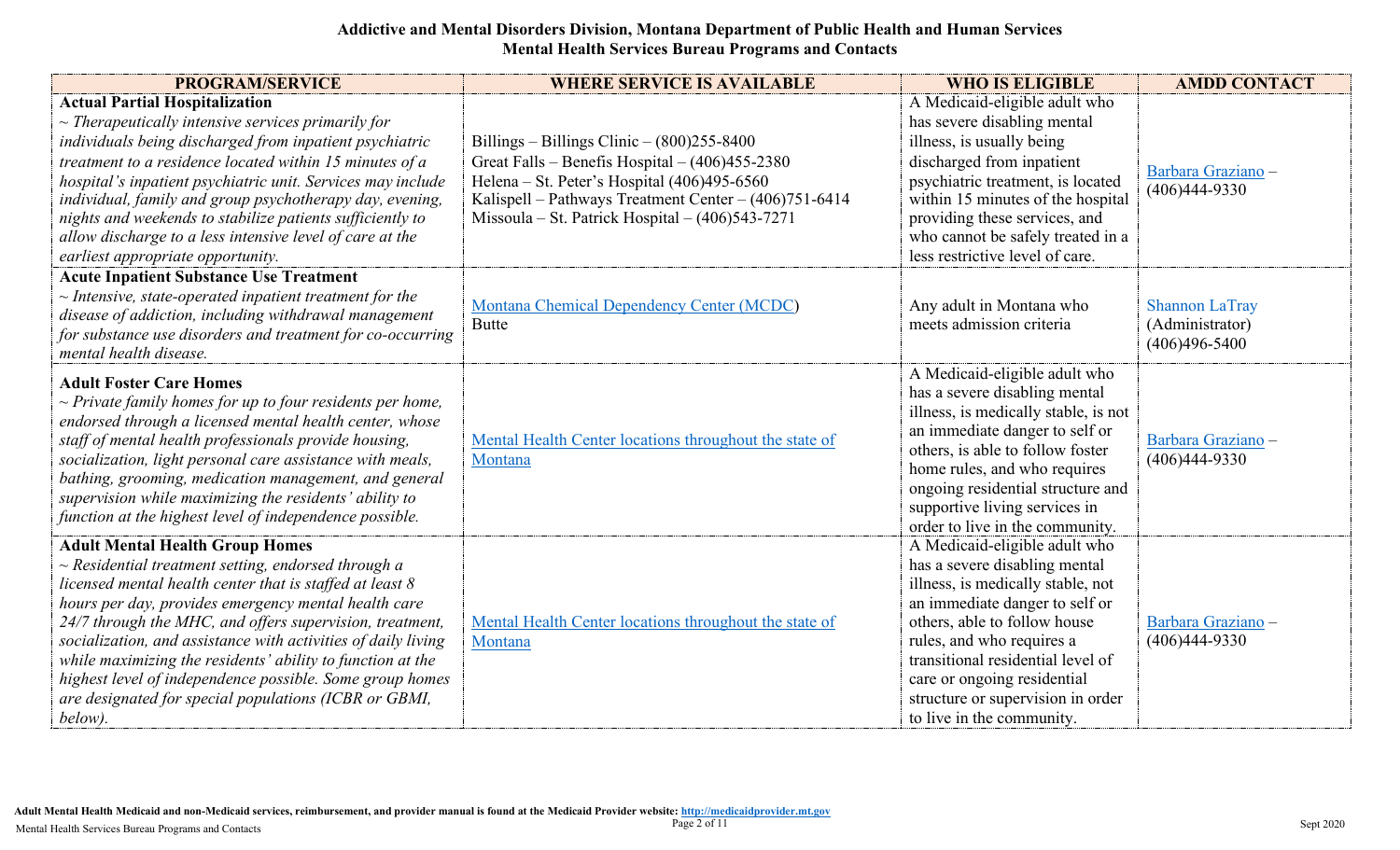| <b>PROGRAM/SERVICE</b>                                                                                                                                                                                                                                                                                                                                                                                                                                                                                                                                                                                                                                                               | <b>WHERE SERVICE IS AVAILABLE</b>                                 | <b>WHO IS ELIGIBLE</b>                                                                                                                                                   | <b>AMDD CONTACT</b>                              |
|--------------------------------------------------------------------------------------------------------------------------------------------------------------------------------------------------------------------------------------------------------------------------------------------------------------------------------------------------------------------------------------------------------------------------------------------------------------------------------------------------------------------------------------------------------------------------------------------------------------------------------------------------------------------------------------|-------------------------------------------------------------------|--------------------------------------------------------------------------------------------------------------------------------------------------------------------------|--------------------------------------------------|
| <b>Community-Based Psychiatric Rehabilitation and</b><br><b>Support (CBPRS)</b><br>$\sim$ Face-to-face services by trained personnel, according to<br>an individualized treatment plan, provided outside of<br>normal clinical or mental health program settings with the<br>member, family members, teachers, employers or other key<br>individuals in the member's life. Services are to assist<br>individuals in developing the skills, behaviors, and<br>emotional stability necessary to live successfully in the<br>community. Skills may include socialization, symptom<br>management, coping strategies, grocery shopping,<br>budgeting, and health and recreational skills. | Mental Health Center locations throughout the state of<br>Montana | A Medicaid-eligible adult who<br>has a severe disabling mental<br>illness, and has a clear need for<br>assistance in developing these<br>daily living and social skills. | Barbara Graziano -<br>$(406)444-9330$            |
| <b>Community Liaison Officer (CLO) Services</b><br>$\sim$ Services to support individuals discharging or recently<br>discharged from Montana State Hospital, by providing<br>assistance following through with hospital discharge<br>plans, accessing referred services and community<br>resources, and providing mentoring and support for re-<br>integration into the community.                                                                                                                                                                                                                                                                                                   | Missoula                                                          | An individual with a severe<br>disabling mental illness who is<br>discharging, or was recently<br>discharged from Montana State<br>Hospital.                             | Melissa Higgins (Supervisor)<br>$-(406)444-9344$ |
| <b>Coordinated Entry System (CES)</b><br>$\sim$ Program comprised of community-organized groups of<br>support agencies and community members whose goal is to<br>support individuals who are experiencing homelessness or<br>are at risk for homelessness by prioritizing the most<br>vulnerable and assisting them in gaining access to<br>available, safe, local housing. CES helps facilitate the<br>goals of the PATH and SOAR programs (below).                                                                                                                                                                                                                                 |                                                                   | An individual with a severe<br>disabling mental illness who is<br>experiencing homelessness or is<br>at imminent risk for becoming<br>homeless.                          | Vacant<br>$(406)444-3929$                        |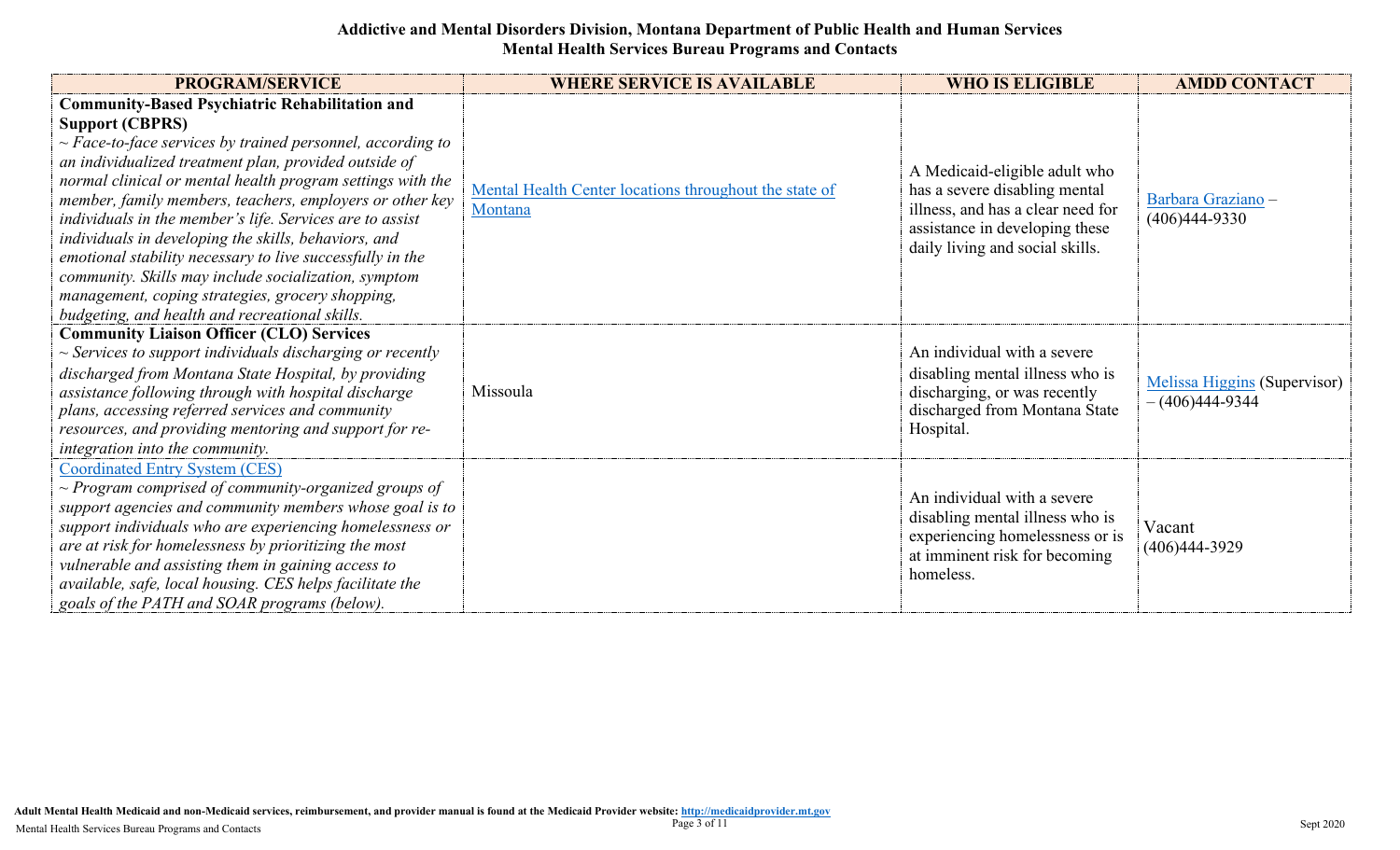| <b>PROGRAM/SERVICE</b>                                                                                                                                                                                                                                                                                                                                                                                                                                                                                                                                                           | <b>WHERE SERVICE IS AVAILABLE</b>                                               | <b>WHO IS ELIGIBLE</b>                                                     | <b>AMDD CONTACT</b>                                                        |
|----------------------------------------------------------------------------------------------------------------------------------------------------------------------------------------------------------------------------------------------------------------------------------------------------------------------------------------------------------------------------------------------------------------------------------------------------------------------------------------------------------------------------------------------------------------------------------|---------------------------------------------------------------------------------|----------------------------------------------------------------------------|----------------------------------------------------------------------------|
| County and Tribal Matching Grant Program for Crisis<br><b>Intervention and Jail Diversion</b><br>$\sim$ Program to reduce incarceration and state hospital<br>admissions by supporting counties and tribes to<br>collaborate with community stakeholders and develop<br>strategic plans to increase local mental health treatment<br>alternatives, including Crisis Intervention Response and<br>72-Hour Crisis Stabilization; Secured Crisis Stabilization;<br>Short-Term Voluntary Inpatient Hospitalization/14-Day<br>Diversion; and training for law enforcement and others. | Varies each year, dependent upon funding and approved grant<br>applications     | County and tribal governments<br>contracted with AMDD.                     | $\frac{\text{Mary Collins}}{\text{Columns}}$ (claims) –<br>$(406)444-9635$ |
| Crisis Intervention and Response (CIR) - also 72-Hour                                                                                                                                                                                                                                                                                                                                                                                                                                                                                                                            |                                                                                 |                                                                            |                                                                            |
| <b>Crisis Stabilization Program, above</b><br><b>Crisis Stabilization Treatment Beds (Emergency Detention</b><br>Beds)                                                                                                                                                                                                                                                                                                                                                                                                                                                           | <b>Western Montana Health Center:</b><br>Bozeman – Hope House – $(406)556-6500$ | An adult court-ordered to an                                               | Mary Collins (claims) $-$<br>$(406)444-9635$                               |
| $\neg A$ program providing reimbursement for Vacant, secure                                                                                                                                                                                                                                                                                                                                                                                                                                                                                                                      | Butte – Hays-Morris House – $(406)497-9069$                                     | Emergency Detention bed in a                                               |                                                                            |
| crisis stabilization treatment beds in a Mental Health                                                                                                                                                                                                                                                                                                                                                                                                                                                                                                                           | Hamilton – West House – $(406)532-8990$                                         | Crisis Intervention Facility while                                         | Jennifer Fox (program                                                      |
| Center Crisis Facility, rather than in the state hospital, to                                                                                                                                                                                                                                                                                                                                                                                                                                                                                                                    | Helena - Journey Home - (406)603-4010                                           | awaiting the filing or outcome of                                          | management & questions) –                                                  |
| ensure the availability of such beds when needed for adults<br>court-ordered to Emergency Detention.                                                                                                                                                                                                                                                                                                                                                                                                                                                                             | Missoula - Dakota Place (406)532-8949<br>Polson - Lake House - (406)872-0474    | an involuntary commitment.                                                 | $(406)444-9530$                                                            |
| <b>Day Treatment</b><br>$\sim$ A weekday program of therapeutic and enjoyable<br>rehabilitative activities for adults in need of daytime care.<br>Individuals are provided with opportunities to learn job<br>skills, personal hygiene, crafts, social interactions with<br>peers, and are provided a hot meal for a nominal fee. This<br>service also enables caregivers to retain employment<br>outside their homes.                                                                                                                                                           | Mental Health Center locations throughout the state of<br>Montana               | A Medicaid-eligible adult has a<br>severe disabling mental illness.        | Barbara Graziano -<br>$(406)444-9330$                                      |
| <b>Dialectical Behavior Therapy (DBT)</b><br>$\sim$ An evidence-based treatment approach to change<br>harmful patterns of behavior and promote recovery for an<br>increasing number of diagnoses that combines cognitive<br>behavioral techniques for emotion regulation and reality-<br>testing with concepts of distress tolerance, acceptance, and<br>mindful awareness                                                                                                                                                                                                       | Mental Health Center locations throughout the state of<br>Montana               | A Medicaid-eligible adult who<br>has a severe disabling mental<br>illness. | Barbara Graziano -<br>$(406)444-9330$                                      |

**Adult Mental Health Medicaid and non-Medicaid services, reimbursement, and provider manual is found at the Medicaid Provider website[: http://medicaidprovider.mt.gov](http://medicaidprovider.mt.gov/)<br>Mental Health Services Bureau Programs and Contacts**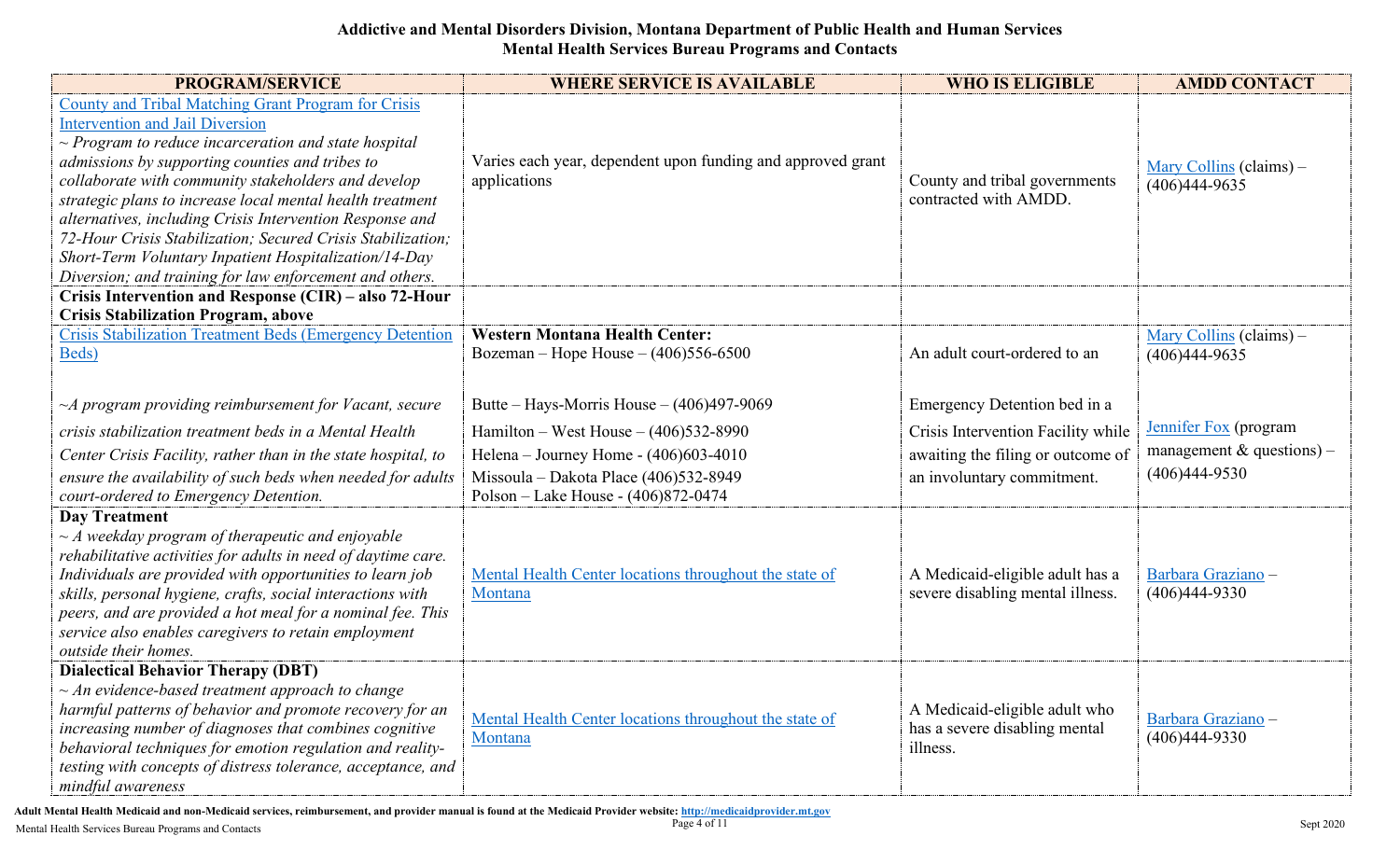| <b>PROGRAM/SERVICE</b>                                                                                                                                                                                                                                                                                                                                                                                                                                      | <b>WHERE SERVICE IS AVAILABLE</b>                                                                                                                                                                                                                                                                                                                                                                                                                                    | <b>WHO IS ELIGIBLE</b>                                                                                                                                                                                                  | <b>AMDD CONTACT</b>                          |
|-------------------------------------------------------------------------------------------------------------------------------------------------------------------------------------------------------------------------------------------------------------------------------------------------------------------------------------------------------------------------------------------------------------------------------------------------------------|----------------------------------------------------------------------------------------------------------------------------------------------------------------------------------------------------------------------------------------------------------------------------------------------------------------------------------------------------------------------------------------------------------------------------------------------------------------------|-------------------------------------------------------------------------------------------------------------------------------------------------------------------------------------------------------------------------|----------------------------------------------|
| <b>Drop-In Center</b><br>$\sim$ A peer-operated space, free of charge, for individuals<br>with a mental illness that provides socialization, peer<br>support, and access to other mental health, co-occurring<br>and community services.                                                                                                                                                                                                                    | Billings – The HUB – Mike Stuehm - $(406)248-4803$ , ext.<br>3660<br>Butte – Heavenly Hope – Miles Finlen - (406)497-9006<br>Bozeman – Open Arms – LeAnn Bryant - (406) 555-6536<br>Bozeman - MH America - Warm Line - Dan Aune -<br>$(406)587 - 7774$<br>Helena - Our Place - Anastasia Mitchell - (406)443-7151<br>Missoula – Mountain Homes – Crissie McMullan - (406)541-<br>0448<br>St. Ignatius/Kalispell - The Village - Josh Starcher -<br>$(406)756 - 8721$ | Any adult experiencing mental<br>health or co-occurring substance<br>use disorder.                                                                                                                                      | Mary Collins (claims) $-$<br>$(406)444-9635$ |
| <b>Emergency Detention Beds (also Crisis Stabilization</b><br><b>Treatment Beds, above)</b>                                                                                                                                                                                                                                                                                                                                                                 |                                                                                                                                                                                                                                                                                                                                                                                                                                                                      |                                                                                                                                                                                                                         |                                              |
| <b>First Episode Psychosis (FEP)</b><br>$\sim$ An evidence-based program to provide early intervention<br>treatment strategies for young people experiencing the first<br>signs of psychosis. Montana's FEP program uses<br>Specialized Treatment Early in Psychosis (STEP), an<br>interdisciplinary team approach that may include med<br>management, therapy, coaching, and education to<br>minimize symptoms, improve functioning, and reduce<br>stress. | <b>Billings Clinic</b><br>South Central Montana Regional Mental Health Center<br>Montana Chapter of the National Association for Mental<br>Health                                                                                                                                                                                                                                                                                                                    | Individuals age 15-25 with<br>symptoms suggesting the<br>existence or emergence of a<br>schizophrenia spectrum disorder.<br>Must reside in Gallatin, Park,<br>Sweet Grass, Stillwater, Carbon<br>or Yellowstone county. | Vacant<br>$(406)444-3929$                    |
| Goal 189 (also Individual Specialized Services, below)                                                                                                                                                                                                                                                                                                                                                                                                      |                                                                                                                                                                                                                                                                                                                                                                                                                                                                      |                                                                                                                                                                                                                         |                                              |
| Guilty but Mentally Ill (GBMI) Group Homes and<br><b>Services</b><br>$\sim$ Forensic Group Homes and services provided to<br>individuals convicted of a crime and sentenced by a judge<br>to the custody of the DPHHS Director for appropriate<br>correctional, mental health, or developmental disability<br>facility placement. Services include community adjustment,<br>personal care, socialization and recreation/leisure.                            | Montana State Hospital Group Homes with forensic<br>endorsement:<br>Johnson House (Warm Springs)<br>McCollum House (Warm Springs)<br>Mt. Haggin (Warm Springs)<br>Pintlar Lodge (Warm Springs)<br>Mental Health Centers with a forensic Group Home<br>endorsement:<br>Winds of Change $- (406)541-4673$                                                                                                                                                              |                                                                                                                                                                                                                         | Barbara Graziano -<br>$(406)444-9330$        |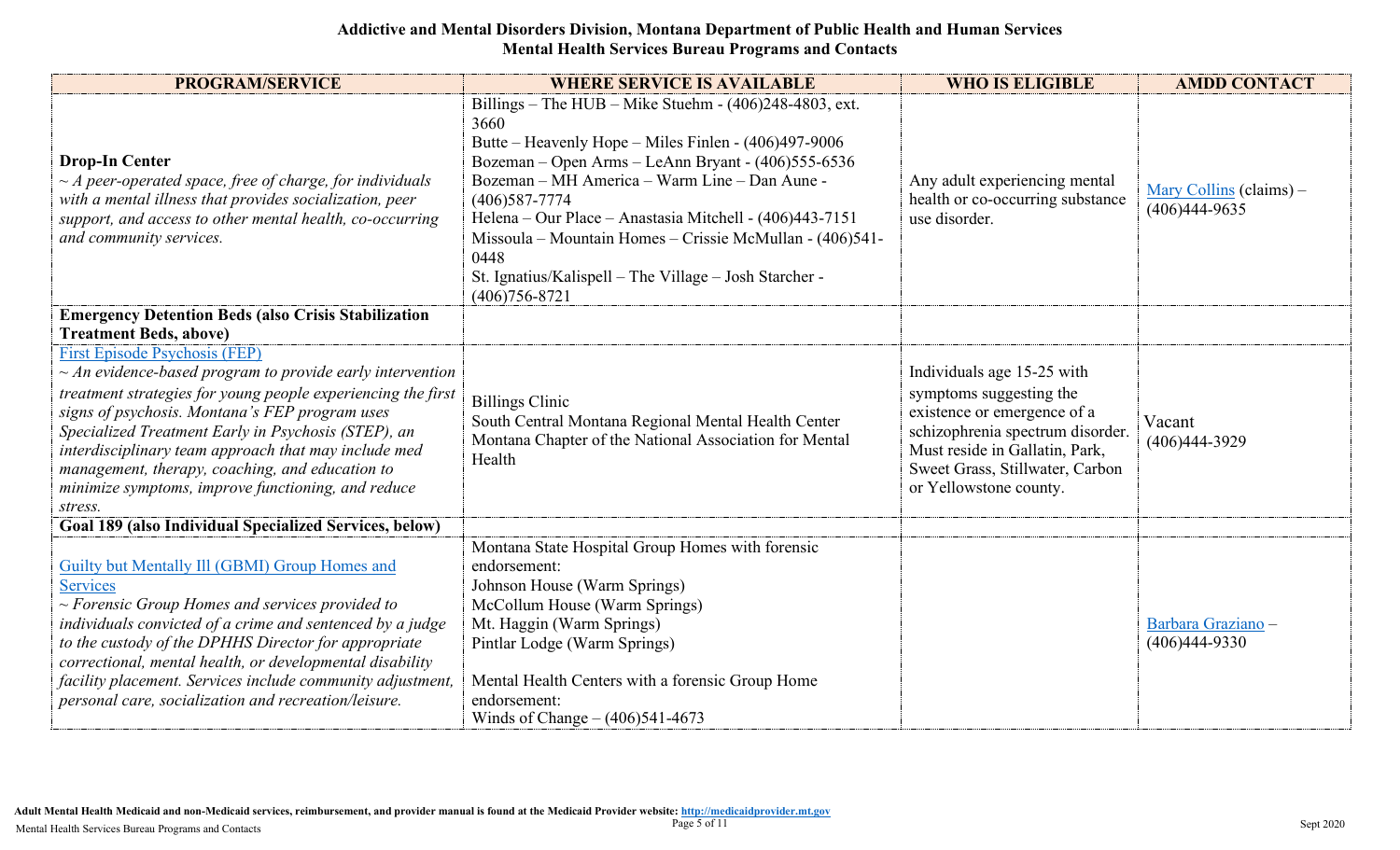| <b>PROGRAM/SERVICE</b>                                                                                                                                                                                                                                                                                                                                                                                                                                                                                                                                     | <b>WHERE SERVICE IS AVAILABLE</b>                                                                                                                                                                                                                                                                                                                                                                                                                                                                                                                                                                                                                                                              | <b>WHO IS ELIGIBLE</b>                                                                                                                                                                   | <b>AMDD CONTACT</b>                                                                                                                                                                                       |
|------------------------------------------------------------------------------------------------------------------------------------------------------------------------------------------------------------------------------------------------------------------------------------------------------------------------------------------------------------------------------------------------------------------------------------------------------------------------------------------------------------------------------------------------------------|------------------------------------------------------------------------------------------------------------------------------------------------------------------------------------------------------------------------------------------------------------------------------------------------------------------------------------------------------------------------------------------------------------------------------------------------------------------------------------------------------------------------------------------------------------------------------------------------------------------------------------------------------------------------------------------------|------------------------------------------------------------------------------------------------------------------------------------------------------------------------------------------|-----------------------------------------------------------------------------------------------------------------------------------------------------------------------------------------------------------|
| Home and Community Based Services (HCBS) SDMI<br>Waiver<br>$\neg A$ program that provides numerous services for<br>individuals with a severe disabling mental illness (SDMI)<br>who also require nursing home level of care, for the<br>purpose of maintaining community living and avoiding a<br>higher level of care. Services include personal assistance,<br>counseling, meals, case management, wellness classes,<br>companions, transportation, private duty nursing, pain<br>management, respite, Personal Emergency Response<br>Systems, and more. | <b>Case Management Team Sites:</b><br><b>Billings</b><br><b>Butte</b><br><b>Great Falls</b><br>Helena<br>Missoula                                                                                                                                                                                                                                                                                                                                                                                                                                                                                                                                                                              | Adults with a severe disabling<br>mental illness in need of nursing<br>home level of care who have<br>Medicaid funding, need<br>additional services, and who<br>meet admission criteria. | $Billings + Great Falls;$<br>Antonia Klein<br>$(406)$ 234-1866<br>Butte, Helena + Bozeman:<br><b>Kenny Bell</b><br>$(406)329-1529$<br>$Missoula + Kalispell:$<br><b>Vicky Varichak</b><br>$(406)329-1520$ |
| <b>Illness Management and Recovery (IMR)</b><br>$\sim$ An evidence-based service that teaches meaningful goal-<br>setting and helps individuals acquire information, skills<br>and strategies for making progress in mastering their<br>mental illness and achieving personal recovery.                                                                                                                                                                                                                                                                    | Mental Health Center locations throughout the state of<br>Montana                                                                                                                                                                                                                                                                                                                                                                                                                                                                                                                                                                                                                              | A Medicaid-eligible adult who<br>has a severe disabling mental<br>illness.                                                                                                               | Barbara Graziano -<br>$(406)444-9330$                                                                                                                                                                     |
| <b>Individual Specialized Services (Goal 189)</b><br>$\sim$ A program to facilitate earlier state hospital discharges<br>and to avoid state hospital admissions by providing<br>financial assistance for items such as rental assistance,<br>household necessities, prepaid cell phones, hygiene<br>products, laundry assistance, food, and more.                                                                                                                                                                                                          | <b>Licensed Mental Health Centers contracted with AMDD:</b><br>AWARE, Inc. - (406)449-3120<br>Center for Mental Health $- (406)771-8948$<br>п<br>Eastern Montana Mental Health Center - (406)232-0234<br>$\blacksquare$<br>South Central Regional Mental Health Center-<br>$\blacksquare$<br>$(406)839 - 2437$<br>Sunburst Community Service Foundation - (406)745-<br>$\blacksquare$<br>3681<br>3 Rivers Mental Health Solutions - (406)830-3294<br>$\blacksquare$<br>We Care Behavioral Health, $LLC - (406)370-4473$<br>$\blacksquare$<br>Western Montana Mental Health Center - (406)728-6870<br>$\blacksquare$<br>Winds of Change Mental Health Center $-(406)543-1929$<br>$\blacksquare$ | An adult that is being discharged<br>from Montana State Hospital<br>(MSH), or was an MSH patient<br>within the past 12 months, or is<br>at risk of admission.                            | Jennifer Fox<br>$(406)444-4927$                                                                                                                                                                           |
| <b>Inpatient Residential Nursing Home Care</b><br>$\sim$ Montana has one state-operated psychiatric nursing<br>home that provides long-term residential care and<br>treatment for individuals with a mental disorder who<br>cannot benefit from the intensive psychiatric treatment at<br>Montana State Hospital, and who require a level of care<br>not available in the community. Patients are discharged to<br>community settings, when possible.                                                                                                      | Montana Mental Health Nursing Care Center (MMHNCC)<br>Lewistown                                                                                                                                                                                                                                                                                                                                                                                                                                                                                                                                                                                                                                | Any adult in Montana who<br>meets admission criteria.                                                                                                                                    | <b>Dianne Scotten</b><br>(Administrator)<br>$(406)$ 538-7451                                                                                                                                              |

Adult Mental Health Medicaid and non-Medicaid services, reimbursement, and provider manual is found at the Medicaid Provider website[: http://medicaidprovider.mt.gov](http://medicaidprovider.mt.gov/)<br>Nental Health Services Bureau Programs and Contacts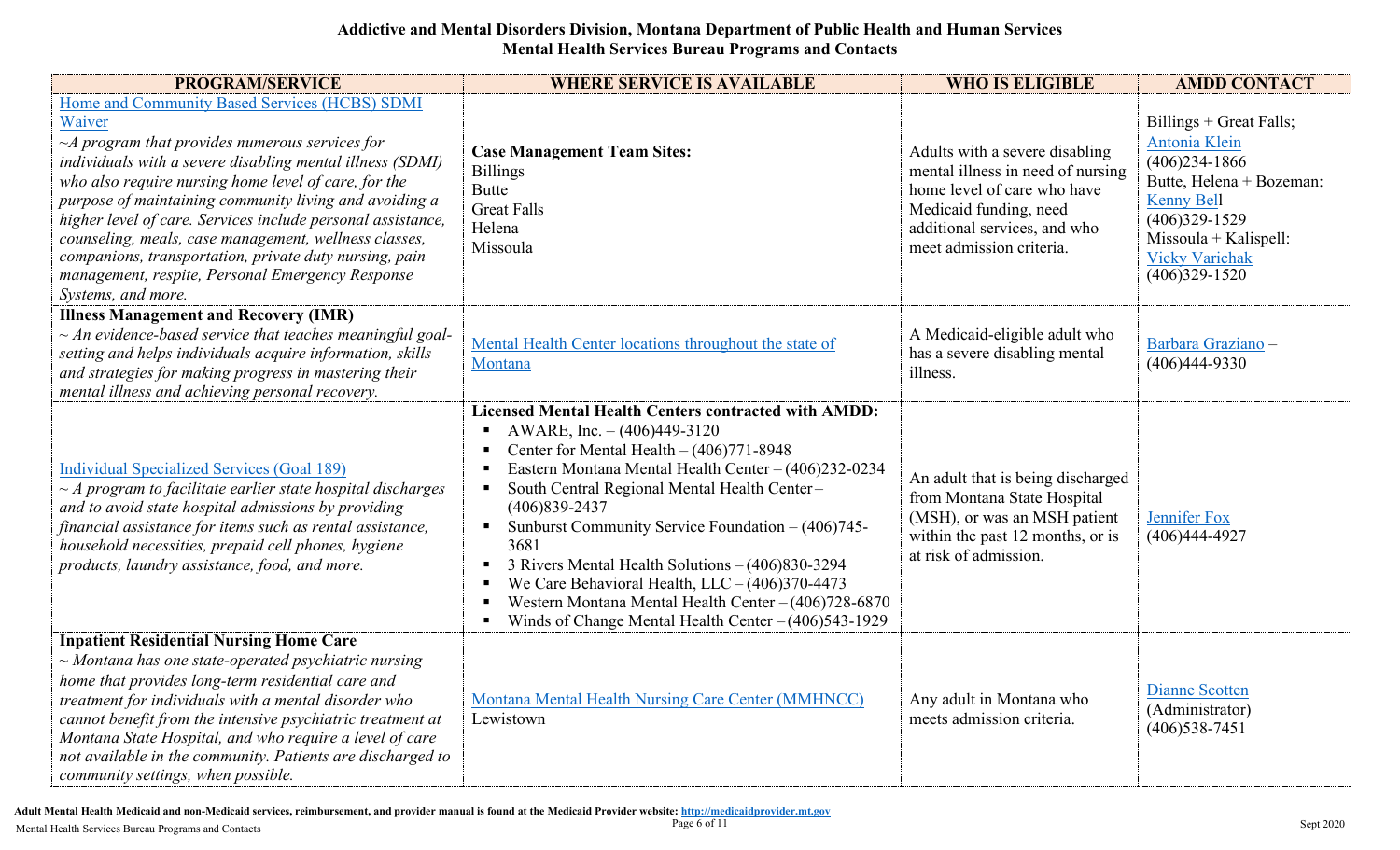| <b>PROGRAM/SERVICE</b>                                                                                                                                                                                                                                                                                                                                                                                                                                                                                                                                                                                             | <b>WHERE SERVICE IS AVAILABLE</b>                                         | <b>WHO IS ELIGIBLE</b>                                                                                                                                                                       | <b>AMDD CONTACT</b>                                                                                                                                              |
|--------------------------------------------------------------------------------------------------------------------------------------------------------------------------------------------------------------------------------------------------------------------------------------------------------------------------------------------------------------------------------------------------------------------------------------------------------------------------------------------------------------------------------------------------------------------------------------------------------------------|---------------------------------------------------------------------------|----------------------------------------------------------------------------------------------------------------------------------------------------------------------------------------------|------------------------------------------------------------------------------------------------------------------------------------------------------------------|
| <b>Inpatient State Psychiatric Hospitalization</b><br>$\sim$ Montana has one state-operated psychiatric hospital that<br>provides intensive inpatient treatment for adults with<br>severe mental illness whose needs exceed the capacity of<br>community mental health services to provide treatment and<br>care.                                                                                                                                                                                                                                                                                                  | Montana State Hospital (MSH)<br>Warm Springs                              | Any adult in Montana who<br>meets admission criteria.                                                                                                                                        | <b>Kyle Fouts</b><br>(Administrator)<br>$(406)693 - 7000$                                                                                                        |
| <b>Intensive Community-Based Rehabilitation (ICBR)</b><br>$\sim$ Intensive rehabilitation services provided in a group<br>home setting to facilitate non-institutional living for<br>individuals with a severe disabling mental illness and a<br>history of institutionalization and unsuccessful community<br>treatment who might otherwise remain in, or be readmitted<br>to, the Montana Mental Health Nursing Care Center or the<br>Montana State Hospital.                                                                                                                                                    | Montana Community Services $- (406)656 - 5976$<br>$AWARE - (406)563-8117$ | An adult discharged from<br>Montana State Hospital or<br>Montana Mental Health Nursing<br>Care Center. Must be pre-<br>authorized.                                                           | Barbara Graziano -<br>$(406)444-9330$                                                                                                                            |
| Local Advisory Councils (LACs) - also Service Area<br><b>Authorities</b> , below<br>$\sim$ A coalition of community members who serve as a local<br>voice to ensure that members, their families, and<br>community stakeholders have a strong voice in defining,<br>developing, and strengthening local mental health services<br>in Montana. LACs are comprised of county commissioners,<br>law enforcement, hospital representatives, mental health<br>and substance use counselors, employers, human service<br>agencies, individuals with a serious and disabling mental<br>illness, and their family members. | Anaconda<br><b>Billings</b><br>Miles City<br>Missoula                     | Community members and<br>stakeholders committed to<br>communicating and working<br>with other members,<br>stakeholders and governing<br>agencies to improve local mental<br>health services. | Anaconda:<br>Kenny Bell $- (406)329-1529$<br>Billings $+$ Miles City:<br>Antonia Klein - (406)234-<br>1866<br>Missoula:<br>Vicky Varichak $- (406)241$ -<br>7369 |
| <b>Mental Health First Aid</b><br>$\sim$ An 8-hour training program that teaches how to identify,<br>understand and respond to signs of addiction and mental<br><i>illness.</i>                                                                                                                                                                                                                                                                                                                                                                                                                                    | Statewide                                                                 | Anyone                                                                                                                                                                                       | Antonia Klein - (406)234-<br>1866<br>Karl Rosston $- (406)444$ -<br>3349<br>Kenny Bell $- (406)329-1529$<br>Vicky Varichak $-$ (406)241-<br>7369                 |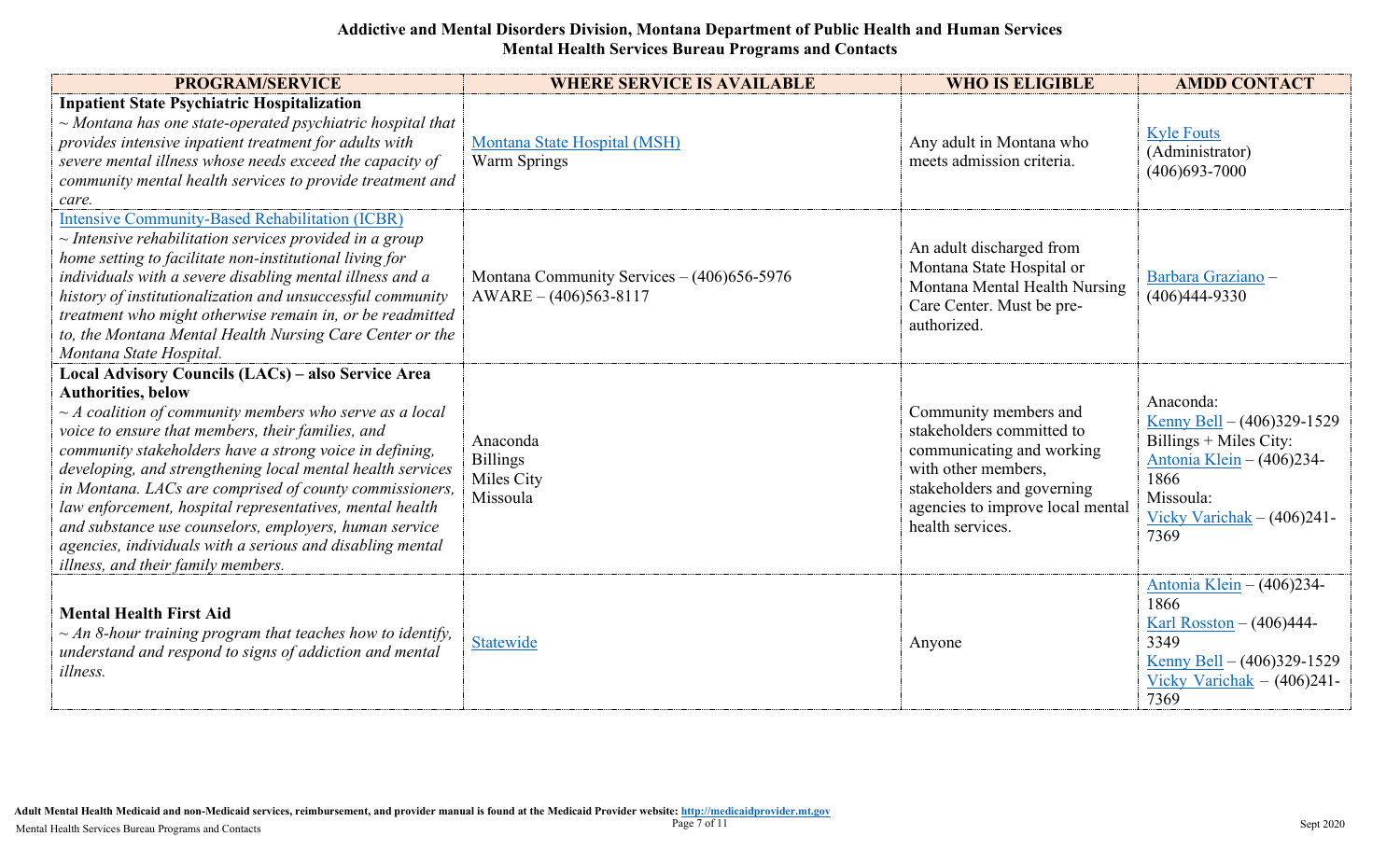| <b>PROGRAM/SERVICE</b>                                                                                                                                                                                                                                                                                                                                                                                                                                                                                              | <b>WHERE SERVICE IS AVAILABLE</b>                                       | <b>WHO IS ELIGIBLE</b>                                                                                                                                                                                                                                            | <b>AMDD CONTACT</b>                        |
|---------------------------------------------------------------------------------------------------------------------------------------------------------------------------------------------------------------------------------------------------------------------------------------------------------------------------------------------------------------------------------------------------------------------------------------------------------------------------------------------------------------------|-------------------------------------------------------------------------|-------------------------------------------------------------------------------------------------------------------------------------------------------------------------------------------------------------------------------------------------------------------|--------------------------------------------|
| <b>Mental Health Professional Person (MHPP)</b><br>$\sim$ A certified, licensed mental health professional who<br>participates in voluntary admissions and involuntary<br>commitments and emergency detentions of individuals by<br>providing assessment, treatment plans, expert testimony,<br>and recommendations for admission and discharge from<br>mental health crisis and inpatient facilities.                                                                                                              |                                                                         | Licensed professionals that<br>complete the certification for<br><b>MHPP</b>                                                                                                                                                                                      | Barbara Graziano -<br>$(406)444-9330$      |
| Mental Health Services Plan (MHSP)<br>$\sim$ A service for individuals ineligible for Medicaid that<br>covers limited psychiatric, prescription drugs and mental<br>health therapies.                                                                                                                                                                                                                                                                                                                               |                                                                         | Adults who are ineligible for<br>Medicaid, most often in<br>detention centers.                                                                                                                                                                                    | Mary Collins (claims) -<br>$(406)444-9635$ |
| Montana Mental Health Warm Line (also Suicide<br>Prevention Hotline, below)<br>$\sim$ A free call-in service staffed by mental health consumer<br>volunteers that allows the caller to talk about their feelings<br>and mental health struggles with a trained and<br>understanding listener.                                                                                                                                                                                                                       | Statewide by telephone<br>Mon-Fri: 4pm - 10pm<br>Sat-Sun: $10am - 10pm$ | Anyone                                                                                                                                                                                                                                                            | Statewide (877)668-3377                    |
| <b>Preadmission Screening and Resident Review (PASSR)</b><br>$\sim$ A screening service for mentally ill members in nursing<br>facilities, and to members admitted to the SDMI-HCBS<br>Waiver program, to identify a need for specialized services<br>that are covered by Medicaid but are not routinely<br>provided by a nursing care facility, such as case<br>management or medication management.                                                                                                               | SDMI-HCBS Waiver locations and all Medicaid nursing<br>facilities.      | A Medicaid-eligible adult with a<br>severe disabling mental illness<br>who is being admitted to the<br>SDMI-HCBS Waiver program,<br>or to a nursing facility and was<br>determined through a Level I<br>screening to have a mental or<br>intellectual disability. | Jennifer Fox<br>$(406)444 - 4927$          |
| (Program for Assertive Community Treatment (PACT)<br>$\sim$ A comprehensive, evidence-based program that provides<br>treatment, rehabilitation and 24/7 support services to<br>individuals whose needs have not been adequately met by<br>traditional mental health services. May include frequent<br>contact in the home and community, medication<br>management and delivery, and assistance with activities of<br>daily living, for the purpose of maintaining stability and<br>avoiding a higher level of care. | Mental Health Center locations throughout the state of<br>Montana       | A Medicaid-eligible adult with a<br>severe disabling mental illness<br>that seriously impairs the<br>individual's ability to function<br>independently in the community<br>without frequent individual<br>contact and support.                                    | Barbara Graziano -<br>$(406)444-9330$      |

**Adult Mental Health Medicaid and non-Medicaid services, reimbursement, and provider manual is found at the Medicaid Provider website[: http://medicaidprovider.mt.gov](http://medicaidprovider.mt.gov/)<br>Mental Health Services Bureau Programs and Contacts**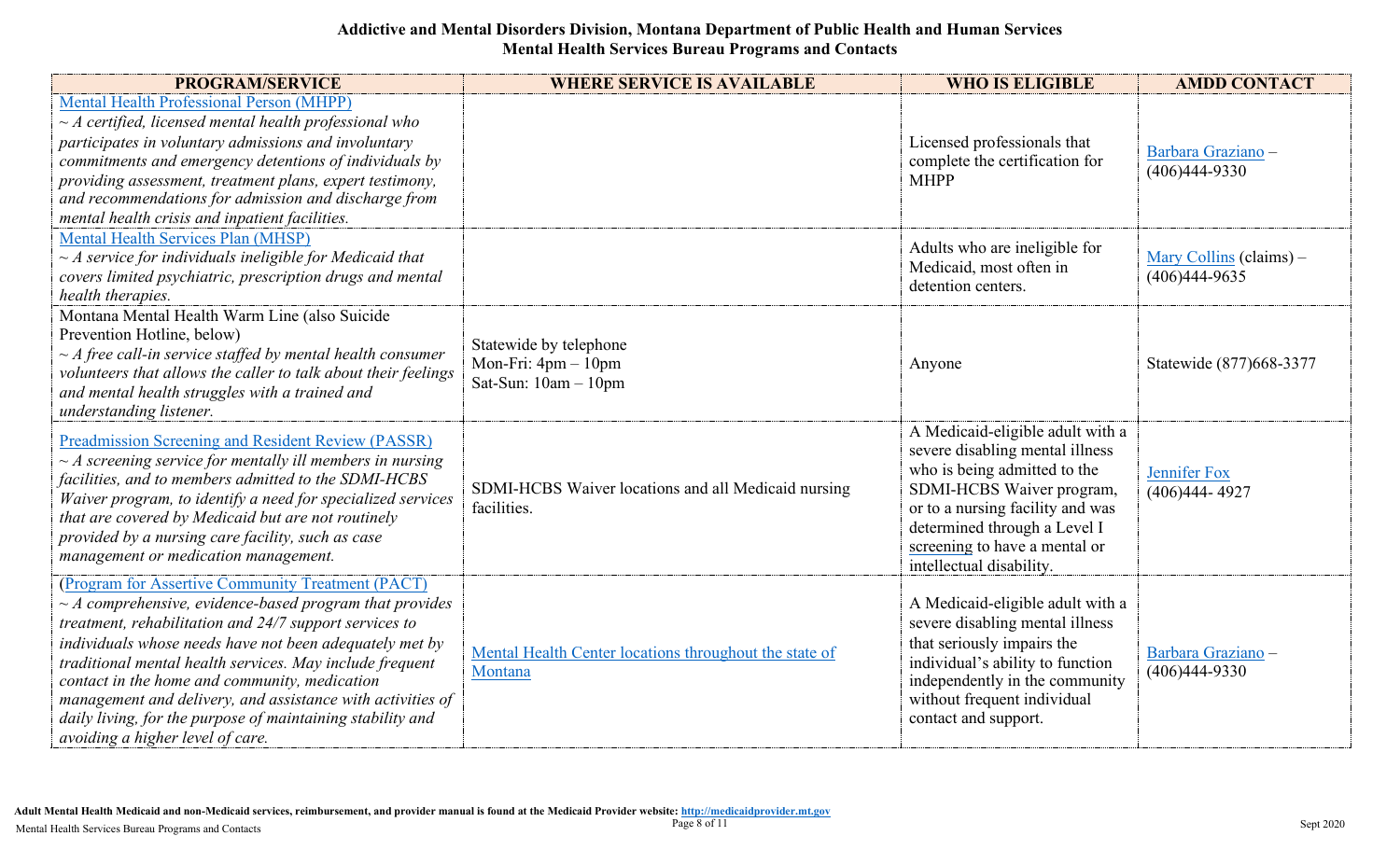| <b>PROGRAM/SERVICE</b>                                                                                                                                                                                                                                                                                                                                                                                              | <b>WHERE SERVICE IS AVAILABLE</b>                                                             | <b>WHO IS ELIGIBLE</b>                                                 | <b>AMDD CONTACT</b>                                                                                 |
|---------------------------------------------------------------------------------------------------------------------------------------------------------------------------------------------------------------------------------------------------------------------------------------------------------------------------------------------------------------------------------------------------------------------|-----------------------------------------------------------------------------------------------|------------------------------------------------------------------------|-----------------------------------------------------------------------------------------------------|
| <b>Projects for Assistance in Transition from Homelessness</b><br>(PATH) Program<br>$\sim$ Services funded through a federal grant to provide<br>assistance to individuals with a serious mental illness who<br>are homeless or at risk of homelessness, including<br>outreach, screening, diagnosis, habilitation, community<br>mental health, substance use services, case management,<br>job training, and more. | Billings $- (406)248-4803$ , ext.101<br>Butte $- (406)497-9000$<br>Missoula – $(406)532-9700$ | An adult with a mental illness<br>who is experiencing<br>homelessness. | Vacant<br>$(406)444-3929$                                                                           |
| <b>Psychiatric Diagnostic Evaluation</b><br>$\sim$ Clinical interview by a licensed healthcare professional<br>to identify and assess an individual's presenting problem,<br>mental status, risk factors, medication, substance use,<br>psychiatric and substance use history, housing situation,<br>and empl0yment status to determine a diagnosis and<br>treatment plan.                                          | Mental Health Center locations throughout the state of<br>Montana                             | A Medicaid-eligible adult with a<br>severe disabling mental illness.   | Barbara Graziano -<br>$(406)444-9330$                                                               |
| <b>Psychological Testing</b><br>$\sim$ Psychological testing by a licensed psychologist that may<br>include psycho-diagnostic assessment of personality,<br>psychopathology, emotionality and intellectual abilities to<br>determine diagnosis and to guide treatment.                                                                                                                                              | Mental Health Center locations throughout the state of<br>Montana                             | A Medicaid-eligible adult with a<br>severe disabling mental illness.   | Barbara Graziano -<br>$(406)444-9330$                                                               |
| Psychotherapy (Individual, Family, Group, Crisis)<br>$\sim$ "Talk therapy" treatment of varying duration whereby<br>psychological problems are treated through<br>communication and relationship factors between an<br>individual (or family or group) and a trained mental health<br>professional.                                                                                                                 | Mental Health Center locations throughout the state of<br>Montana                             | A Medicaid-eligible adult with a<br>severe disabling mental illness.   | Barbara Graziano -<br>$(406)444-9330$                                                               |
| <b>QPR - Question, Persuade, Refer Suicide Prevention</b><br>$\sim$ A 1-hour emergency response suicide prevention<br>training to reduce suicidal behaviors and save lives.                                                                                                                                                                                                                                         | Statewide                                                                                     | Anyone                                                                 | <b>Karl Rosston</b><br>$(406)444 - 3349$                                                            |
| <b>Recovery Homes</b><br>$\sim$ Residential treatment that refers both to Adult Foster<br>Homes (above) and to structured, safe, drug-free homes<br>for individuals struggling with a substance use disorder.                                                                                                                                                                                                       | <b>SUD Recovery Homes</b>                                                                     | A Medicaid-eligible adult with a<br>severe disabling mental illness.   | Barbara Graziano -<br>$(406)444-9330$<br><b>Isaac Coy (SUD Recovery</b><br>Homes) $- (406)444-7922$ |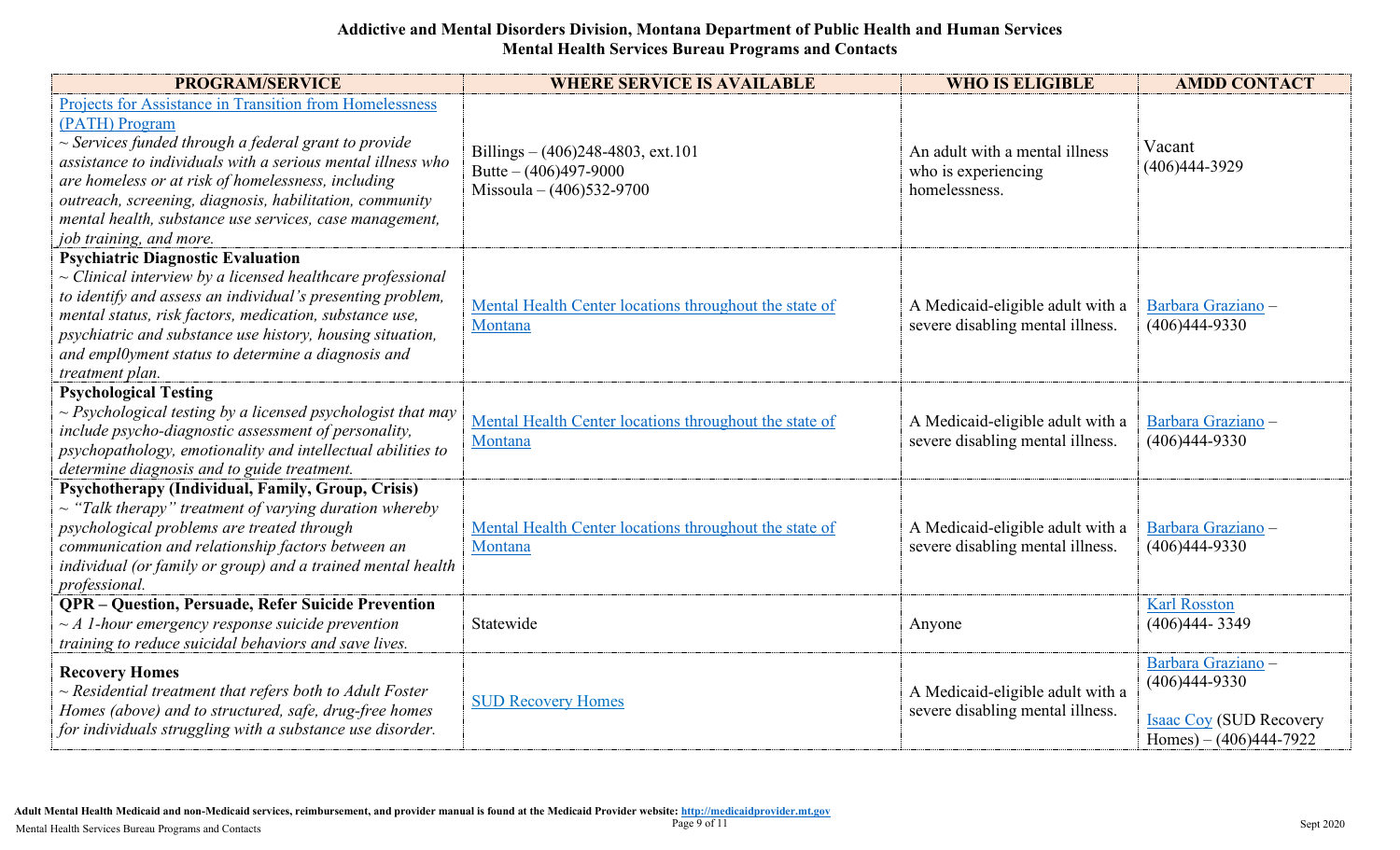| <b>PROGRAM/SERVICE</b>                                                                                                                                                                                                                                                                                                                                                                                                                            | <b>WHERE SERVICE IS AVAILABLE</b>                                                                                                                                                                                                                                                                                                                                                                                                                                                                                   | <b>WHO IS ELIGIBLE</b>                                                                                                                                                                                                                                                                                                   | <b>AMDD CONTACT</b>                                                                                                  |
|---------------------------------------------------------------------------------------------------------------------------------------------------------------------------------------------------------------------------------------------------------------------------------------------------------------------------------------------------------------------------------------------------------------------------------------------------|---------------------------------------------------------------------------------------------------------------------------------------------------------------------------------------------------------------------------------------------------------------------------------------------------------------------------------------------------------------------------------------------------------------------------------------------------------------------------------------------------------------------|--------------------------------------------------------------------------------------------------------------------------------------------------------------------------------------------------------------------------------------------------------------------------------------------------------------------------|----------------------------------------------------------------------------------------------------------------------|
| <b>Service Area Authorities (SAAs)</b><br>$\sim$ Collaborative, consumer-driven, recovery-oriented<br>partnerships with area MSHB Community Program<br>Officers and Local Advisory Councils (LACs) (defined<br>above) to ensure that members, their families, and<br>community stakeholders have a strong voice in defining,<br>developing, managing and monitoring public mental health<br>care delivery in Montana.                             | <b>Eastern Service Area Authority</b><br><b>Central Service Area Authority</b><br><b>Western Service Area Authority</b>                                                                                                                                                                                                                                                                                                                                                                                             | Local Advisory Council (LAC)<br>members and MHSB<br><b>Community Program Officers</b>                                                                                                                                                                                                                                    | Vacant<br>$(Supervisor) - (406)444-2878$                                                                             |
| <b>SDMI Waiver Program - also Home and Community</b><br><b>Based Services (HCBS) SDMI Waiver, above</b>                                                                                                                                                                                                                                                                                                                                           |                                                                                                                                                                                                                                                                                                                                                                                                                                                                                                                     |                                                                                                                                                                                                                                                                                                                          |                                                                                                                      |
| Short-Term Voluntary Inpatient Crisis Stabilization (14-<br>Day Diversion)<br>$\sim$ A voluntary inpatient alternative to an involuntary<br>commitment to Montana State Hospital whereby an<br>individual who has been court-ordered to commitment in a<br>temporary, safe environment (e.g. Montana State Hospital)<br>may agree instead to a voluntary commitment for up to 14<br>days in a short-term inpatient crisis stabilization facility. | <b>Hospitals:</b><br>Helena - St. Peter's Hospital - (406)495-6560<br>Missoula – St. Patrick's Hospital – $(406)329-2706$<br><b>Western Montana Mental Health Center Crisis Facilities:</b><br>Bozeman – Hope House – $(406)556-6500$<br>Butte – Hays-Morris House – $(406)497-9069$<br>Hamilton – West House – $(406)532-8990$<br>Helena – Journey Home – $(406)603-4010$<br>Kalispell – Glacier House – $(406)751-8365$<br>Missoula - Dakota Place $- (406)532 - 8949$<br>Polson – Lake House – $(406)872 - 0474$ | Adults experiencing a mental<br>disturbance who have been<br>court-ordered by a judge to<br>commitment in a temporary, safe<br>environment, and who consent<br>to voluntary inpatient admission<br>in a community crisis<br>stabilization facility in lieu of an<br>involuntary commitment to<br>Montana State Hospital. | Mary Collins (claims) –<br>$(406)444-9635$<br>Jennifer Fox (program<br>management $&$ questions)-<br>$(406)444-4927$ |
| <b>SOAR - SSI/SSDI Outreach, Access and Recovery</b><br>$\sim$ A service to increase access to Supplemental Security<br>Income (SSI) and Social Security Disability Insurance<br>(SSDI) benefits for individuals with a mental illness or co-<br>occurring substance use disorder and who are<br>experiencing homelessness or are at risk for homelessness.                                                                                       | Statewide                                                                                                                                                                                                                                                                                                                                                                                                                                                                                                           | Individuals needing assistance<br>with SSI/SSDI application<br>process                                                                                                                                                                                                                                                   | Vacant<br>$(406)444-3929$                                                                                            |
| <b>Suicide Prevention Lifeline (also Montana Mental</b><br><b>Health Warmline, above)</b><br>$\sim$ A free 24/7 call-in and/or texting support service that<br>allows the caller to talk or text about their feelings and<br>mental health struggles with a trained, understanding<br>listener.                                                                                                                                                   | Statewide 24/7 by telephone                                                                                                                                                                                                                                                                                                                                                                                                                                                                                         | Anyone                                                                                                                                                                                                                                                                                                                   | 1-800-273-TALK<br>$(1-800273-8255)$<br><sub>or</sub><br>Text "MT" to 741 741                                         |

**Adult Mental Health Medicaid and non-Medicaid services, reimbursement, and provider manual is found at the Medicaid Provider website[: http://medicaidprovider.mt.gov](http://medicaidprovider.mt.gov/)**